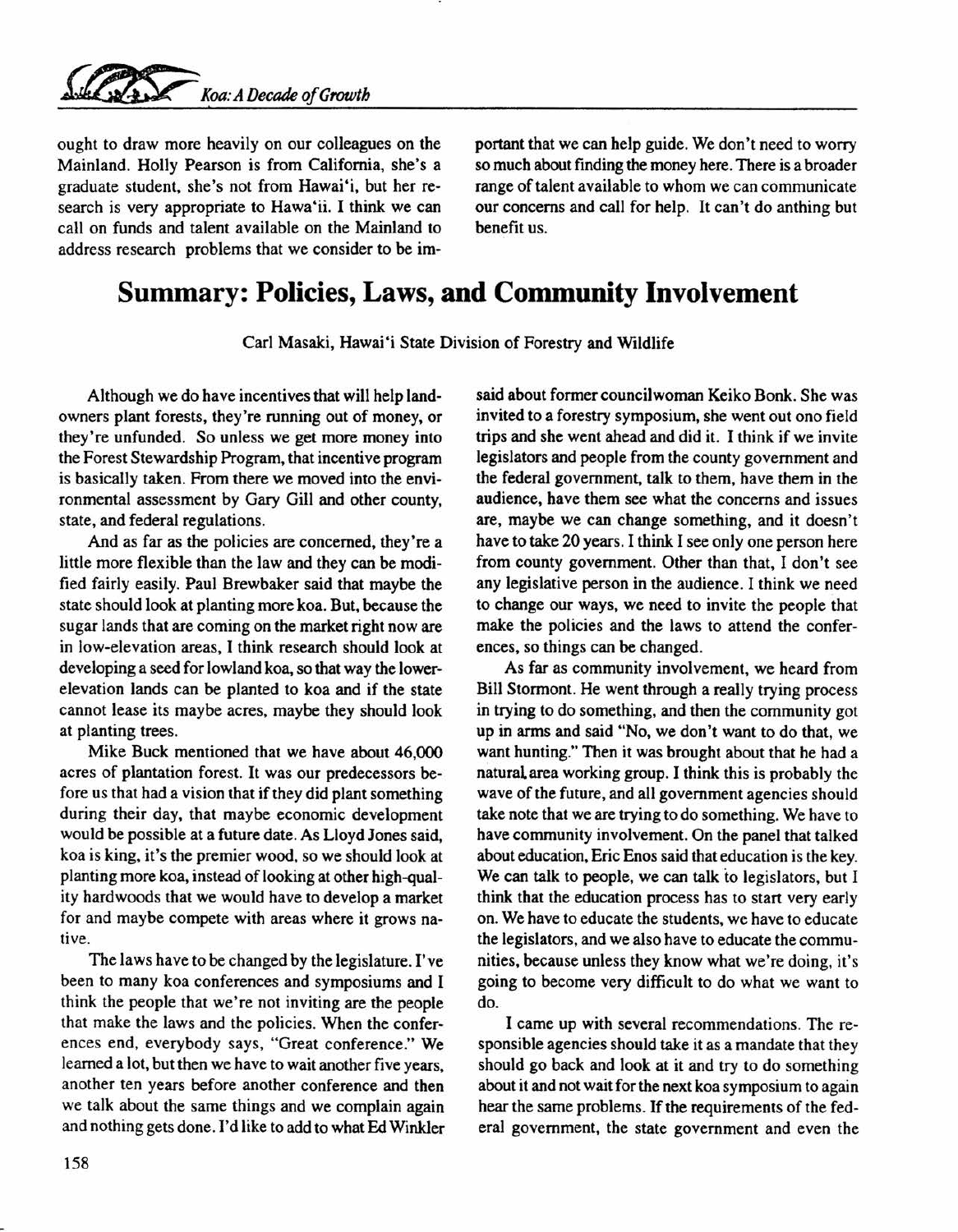county government are the same, there's a lot of duplication of effort, then I think it should be changed so that it becomes easier for the applicant to apply for a grading permit or a CDUA or something like that. We need to collaborate among the responsible agencies. I see this happening, and I've been working for the Division of Forestry for over 27 years and this year is the first time in my career that we've had five state agencies working together. We have the Department of Land and Natural Resources, we have the Department of Labor Industrial Relations, we have the Department of Hawaiian Home Lands, we have the Department of Agriculture, and we have the Department of Business, Economic Development and Tourism sitting down at the table, cooperating and collaborating on a forestry issue.

Added to these five state agencies are three federal agencies. We have the U.S. Forest Service, the Natural Resource Conservation Service, and Rural Development. So, we have eight partners at the table, and we're trying to do something to help the economy, and the first step is to hold this Governor's Forestry Conference so that we can share the same vision. The second day will be broken down into workgroups where we can look at the issues, look at the concerns and form committees to get them resolved.

Conferences are excellent forums to exchange information, and a lot of the conferences have been putting out really good information, but I think we need to take the next step and resolve issues and concerns. As I mentioned, the policy- and law-makers are missing from this forum, and we should make every effort whenever we have a conference to invite those policy makers to participate, because they're the ones that can really change the policies and the laws.

## Comments

Mike Tulang: I couldn't agree more that the Governor's Conference will be an opportunity to put together all that we've learned the last two days and actually make a voice as a coalition, partnerships, or as individuals coming together and just load those focus groups up.

Mike Robinson: Policy, regulations, public involvement, I think all of these are currently barriers to having more koa trees out on the ground. After listening to this morning's presentations, if you accept public monies to

do something on private land, you have to go through five separate processes to make your project work. If you're on conservation land, you have to go through four separate processes, and even on ag, urban, or rural lands you have to go through three of them. These are costs. You have to hire somebody or do it yourself. You have to take time off to go down, fill out the form in triplicate, give it to this agency, wait three months while they approve it, run it by everybody else, then you go do it again with somebody else. The form looks different, but the process is oftentimes the same. I think that in the ideal future of encouraging forest management in Hawai"i, we have a very streamlined process. We know the questions we have to answer, we know the issues we have to resolve. It would be very nice just to be able to do a one-stop-shop, fill out one set of forms, if that's really what's required, but do it one time and be done with it. Make it as cheap as possible for those that have to do it.

Peter Simmons: I believe we did invite our legislators, and we give them lunch. I think it's important to reflect for a moment on the successes that I think we've had legislatively as a result of these conferences, and why I think they're worthwhile. We've got a Forest Stewardship Program that was discussed, I think, at the Forestry 2000 Conference, that became a reality. The NAPS program, another one, real property tax, and I give Keiko Bonk terrific credit for that, but it was no accident that the timing was set, that the stage was there, that we'd had significant pressure applied through the years by many, many people in this group, to finally bring that about. And also the right to harvest. These are just a few, and there may be others that I'm missing. We do have some teeth that are not quite meshed right in the gears to make these programs work right and smooth. We've got, through no fault of Hawai'i's, a set of federal administrative rules for the Endangered Species Act that are user friendly, and people are locking and loading on the state issues. These are all important issues that we've been able to address as a community over the last 10 years. I agree, I would like to see more legislators, and I think we've got to find other ways. Free lunch ... they just don't respond to that like they used to. Maybe there's a few other ways to do it.

Michael Buck: We also had a Tropical Forest Recovery Act, which really helped layout a menu, but be-